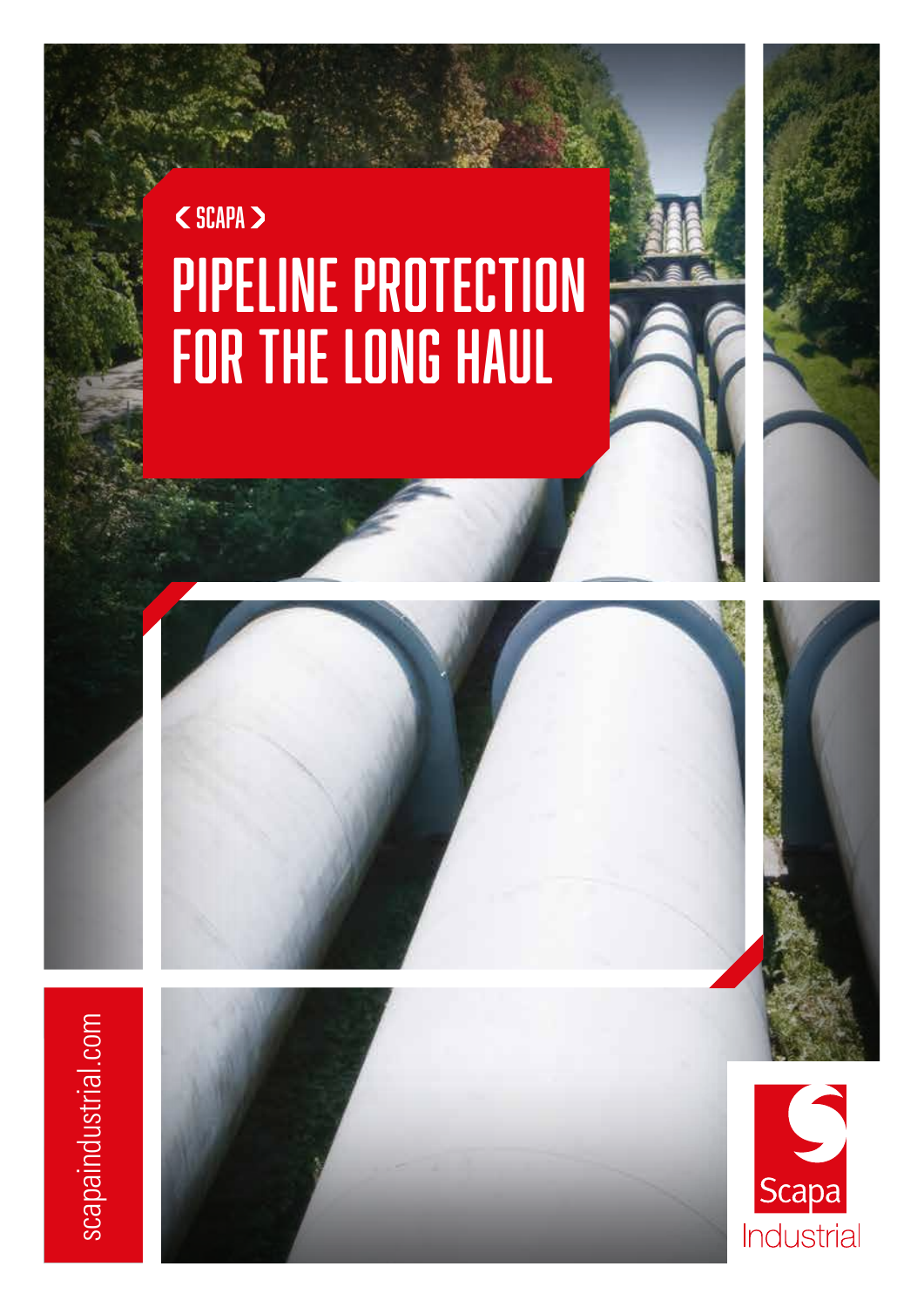## Scapa Tapes for Pipelines

Scapa is a leading manufacturer of anticorrosion pipeline protection systems and has provided products that meet the rigorous demands of on-land pipelines for more than 25 years.

Scapa RENWRAP® products are designed for application to new construction pipe in both plant and infield settings, as well as the repair and reconditioning of existing pipelines in the oil, gas, and water industries. Our efficient products consistently offer excellent adhesion and shear resistance and operate under a wide range of temperatures.

Scapa adhesive systems are impermeable to water and oxygen, and are compatible with coal tar, fusion bond epoxy, asphalt, and polyethylene pipeline coatings. They have sufficient adhesion and strength to resist soil stress, under-film migration of moisture, environmental stress cracking, and mechanical damage during handling.

#### Line Travel

Scapa offers products for over-the-ditch line travel applications. The products in this range exhibit aggressive adhesion, operate under a wide range of temperatures, and are resistant to high levels of soil stress.

They form an impermeable barrier to water and oxygen and are resistant to environmental stress cracking caused by elevated temperatures. RENWRAP rockshield products protect coated pipe from the damage that typically occurs during backfilling.

#### Joint Wrapping

Our joint wrapping products are specifically designed for handwrapping field joints, fittings, ells, and tees. They maintain adhesion to plastic

and FBE pre-coated pipe under a wide range of temperatures and are able to fill voids around irregular shapes. All products are compatible with coal tar, fusion bond epoxy, asphalt, and polyethylene pipeline coatings and provide excellent protection against electrolytic and environmental corrosion.

#### Yard Coating

Scapa yard coating products provide excellent adhesion, shear, and low-temperature properties and are resistant to environmental stress cracking. Their tough polyethylene backings provide protection from damage caused by lowering in, backfilling, and soil stress.

### **PRIMFRS**

| <b>RENWRAP</b><br>Product <sup>3</sup> | <b>Description</b>                                                                                                                                                                                             | <b>Colors</b> | Base<br>Solvent<br>Adhesive<br>System<br>System |                         | Total<br>Solids<br>$\%$ | <b>Viscosity</b> | <b>Flash Point</b> |
|----------------------------------------|----------------------------------------------------------------------------------------------------------------------------------------------------------------------------------------------------------------|---------------|-------------------------------------------------|-------------------------|-------------------------|------------------|--------------------|
| $319***$                               | Recommended for machine application to new or smooth<br>pipe services. Promotes high bond to RENWRAP<br>pipeline coatings.                                                                                     | Black         | Synthetic<br>rubber<br>and resins               | Heptane/Toluene         | 19                      | Thin Syrup       | $-12C$<br>$(+10F)$ |
| $327***$                               | Recommended for use on all hand-brush applications with<br>RENWRAP pipeline coatings. Can also be used in machine<br>applications to rough, reconditioned surfaces where a higher solids<br>content is needed. | Black         | Synthetic<br>rubber<br>and resins               | VM&P<br>Naphtha/Toluene | 27                      | Medium<br>Syrup  | $-4C$<br>$(+40F)$  |
| 327 Aerosol***                         | Aerosol primer recommended for use on all RENWRAP<br>pipeline coatings. Can also be used in machine applications to rough,<br>reconditioned surfaces where a higher solids content is needed.                  | Black         | Synthetic<br>rubber<br>and resins               | VM&P<br>Naphtha/Toluene | 27                      | Medium<br>Syrup  | $-4C$<br>$(+40F)$  |
| 328                                    | Recommended for use with RENWRAP pipeline coatings.<br>Used for non-flammable applications where extreme<br>safety precautions are observed.                                                                   | Black         | Synthetic<br>rubber<br>and resins               | Trichloroethylene       | 11                      | Thin Syrup       | Non-<br>flammable  |

<sup>3</sup> Also available in high temperature/high shear, available in 1, 5 and 55 gallon units.

\*\*\* Flammable mixtures.

See technical data sheet for further information.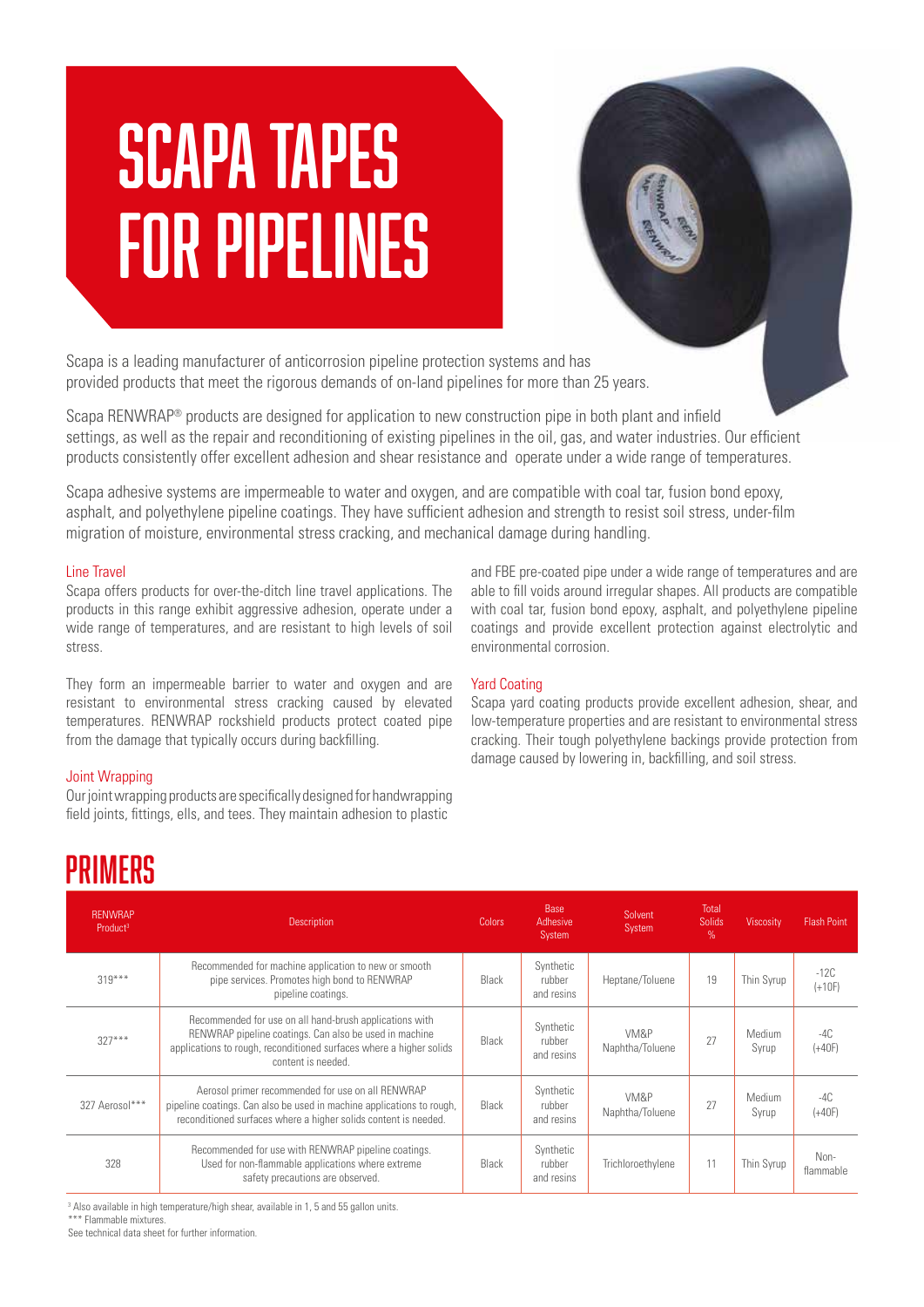## **COATINGS**

| <b>RENWRAP</b> | <b>Description</b>                                                                                                                                                | Colors                                      | Total<br><b>Thickness</b>                            | <b>Backing</b><br><b>Thickness</b>                 | Adhesive<br><b>Thickness</b>                         | Adhesion to<br><b>Primed Steel</b> |                                      | Tensile Strength             |                      | Elongation               | <b>Dielectric</b><br>Strength <sup>1</sup> | Dynamic<br>Shear <sup>2</sup>            | Application                                                                                                                                                 |
|----------------|-------------------------------------------------------------------------------------------------------------------------------------------------------------------|---------------------------------------------|------------------------------------------------------|----------------------------------------------------|------------------------------------------------------|------------------------------------|--------------------------------------|------------------------------|----------------------|--------------------------|--------------------------------------------|------------------------------------------|-------------------------------------------------------------------------------------------------------------------------------------------------------------|
| Product        |                                                                                                                                                                   |                                             | mils (mm)                                            | mils (mm)                                          | mils (mm)                                            | kg/cm<br>width                     | lbs./inch<br>kg/cm<br>width<br>width |                              | lbs./inch<br>width   | %                        | <b>KV</b>                                  | <b>Width</b><br>kg/cm <sup>2</sup> (psi) |                                                                                                                                                             |
| 300            | Low density polyethylene<br>film, calendered<br>with a butyl rubber adhesive.                                                                                     | Black*                                      | 10 (0.254)<br>12 (0.305)<br>20 (0.508)               | 7(0.178)<br>8(0.203)<br>15 (0.381)                 | 3(0.076)<br>4(0.102)<br>5(0.127)                     | 1.70<br>1.90<br>2.20               | 9.40<br>10.90<br>12.50               | 4.46<br>4.46<br>5.36         | 25<br>25<br>30       | 150<br>150<br>175        | 11<br>13<br>20                             |                                          | General pipeline<br>utility tape for use on<br>small diameter pipe<br>joints, tees and ells.                                                                |
| $308**$        | Machine applied high/low<br>density polyethylene film,<br>calendered with a butyl<br>rubber adhesive.                                                             | Black                                       | 15 (0.381)<br>18 (0.457)<br>20 (0.508)<br>25 (0.635) | 9(0.229)<br>10 (0.254)<br>12 (0.305)<br>13 (0.330) | 6(0.152)<br>8(0.203)<br>8 (0.203)<br>12 (0.305)      | 3.04<br>3.04<br>3.04<br>3.04       | 17<br>17<br>17<br>17                 | 7.14<br>7.14<br>7.14<br>7.14 | 40<br>40<br>40<br>40 | 250<br>250<br>300<br>300 | 21<br>21<br>22<br>23                       |                                          | Over the ditch or<br>plant applied coating<br>on pipelines.<br>The product is<br>also used on pre-<br>fabricated bends.                                     |
| 308 HS**       | Machine applied high/low<br>density polyethylene film,<br>calendered with a cross-<br>linked butyl rubber adhesive.                                               | Black                                       | 15 (0.381)<br>20 (0.508)                             | 9(0.229)<br>12 (0.305)                             | 6(0.152)<br>8(0.203)                                 | 3.93<br>3.93                       | 22<br>22                             | 7.14<br>7.14                 | 40<br>40             | 250<br>300               | 21<br>22                                   | 3.57(20)<br>3.57(20)                     | Over the ditch or<br>plant applied coating<br>on pipelines.<br>The product is<br>also used on pre-<br>fabricated bends.                                     |
| 330            | Low density polyethylene<br>film, calendered with a butyl<br>rubber adhesive.                                                                                     | Black,<br>White<br>&<br>Light<br>Blue       | 25 (0.635)<br>30 (0.762)<br>35 (0.889)<br>50 (1.270) | 7(0.178)<br>7(0.178)<br>7(0.178)<br>10 (0.254)     | 18 (0.457)<br>23 (0.584)<br>28 (0.711)<br>40 (1.016) | 2.50<br>2.50<br>2.50<br>4.11       | 14<br>14<br>14<br>23                 | 2.50<br>2.50<br>2.50<br>4.11 | 14<br>14<br>14<br>23 | 200<br>225<br>250<br>250 | 14<br>17<br>19<br>26                       | ÷,                                       | Pipeline joint/<br>handwrap for<br>wrapping field joints,<br>fittings ells and tees.                                                                        |
| 330L           | Low density polyethylene<br>film, calendered with a<br>butyl rubber adhesive. The<br>product is supplied with a<br>release liner to facilitate roll<br>unwinding. | Black.<br>White,<br>Gray &<br>Light<br>Blue | 25 (0.635)<br>35 (0.889)<br>50 (1.270)               | 7(0.178)<br>7(0.178)<br>10 (0.254)                 | 18 (0.457)<br>28 (0.711)<br>40 (1.016)               | 2.20<br>2.50<br>4.11               | 12.50<br>14<br>23                    | 3.60<br>3.60<br>4.11         | 20<br>20<br>23       | 250<br>250<br>250        | 19<br>19<br>26                             | ä,                                       | Used for applications<br>where a high bond<br>at the overlap is<br>required in pipeline<br>joint / handwrap for<br>field joints,<br>fittings ells and tees. |
| 350            | Perforated polyethylene film<br>for cathodic<br>protection purposes.                                                                                              | Black*                                      | 15 (0.381)<br>20 (0.508)<br>40 (1.016)               | $\bar{a}$<br>÷,<br>$\sim$                          |                                                      | ÷,<br>$\sim$<br>÷,                 |                                      | 5.36<br>6.25<br>7.14         | 30<br>35<br>40       | 150<br>200<br>200        |                                            | ä,                                       | Outerwrap and rock<br>shield. The product<br>is designed for use<br>where a bond to anti-<br>corrosion coating<br>is not required.                          |

<sup>1</sup> ASTM D 1000.

ASTM D 1000. 2 Scapa North America Test Method. .

\* Other custom colors available upon request.

\*\* Must be applied using constant tension brakes, applying tension to the tape itself and not the roll core

### **OUTERWRAPS**

| <b>RENWRAP</b> |                                                                                                                                                |                                       | <b>Total</b>                                         | Backing                                              | Adhesive                                     | Adhesion to Backing <sup>1</sup> |                                  | Tensile Strength <sup>1</sup>     |                      |                          |                                                                                                                                                                                     |  |
|----------------|------------------------------------------------------------------------------------------------------------------------------------------------|---------------------------------------|------------------------------------------------------|------------------------------------------------------|----------------------------------------------|----------------------------------|----------------------------------|-----------------------------------|----------------------|--------------------------|-------------------------------------------------------------------------------------------------------------------------------------------------------------------------------------|--|
| Product        | <b>Description</b>                                                                                                                             | Colors                                | <b>Thickness</b><br>$mils$ ( $m\overline{m}$ )       | <b>Thickness</b><br>$mils$ ( $mm$ )                  | <b>Thickness</b><br>mils (mm)                | kg/cm<br>width                   | lbs./inch<br>width               | lbs./inch<br>kg/cm width<br>width |                      | Elongation<br>$\%$       | Application                                                                                                                                                                         |  |
| $355***$       | Machine applied<br>polyethylene film, calendered<br>with a butyl rubber adhesive.                                                              | White<br>&<br>Black                   | 15 (0.381)<br>20 (0.508)<br>25 (0.635)<br>40 (1.016) | 10 (0.254)<br>15 (0.381)<br>20 (0.508)<br>35 (0.889) | 5(0.127)<br>5(0.127)<br>5(0.127)<br>5(0.127) | 0.56<br>0.56<br>0.56<br>0.56     | 3.125<br>3.125<br>3.125<br>3.125 | 5.36<br>7.14<br>7.14<br>8.04      | 30<br>40<br>40<br>45 | 250<br>300<br>300<br>350 | Outerwrap and rock shield. The<br>product is designed to protect<br>RENWRAP innerwrap from<br>mechanical damage during<br>lowering-in, backfilling and in-<br>service of pipelines. |  |
| $355 - 30**$   | Machine applied<br>polyethylene film, calendered<br>with a butyl rubber adhesive.                                                              | Grav <sup>*</sup>                     | 30 (0.762)                                           | 25 (0.635)                                           | 5(0.127)                                     | 0.56                             | 3.125                            | 8.04                              | 45                   | 350                      | Outerwrap for RENCOAT <sup>®</sup> 50 and<br>RENCOAT 80 plant applied coating<br>systems.                                                                                           |  |
| $365**$        | Machine applied<br>polyethylene film, calendered<br>with a butyl rubber adhesive.                                                              | White.<br>Black<br>8<br>Light<br>Blue | 20 (0.508)<br>25 (0.635)<br>30 (0.762)               | 15 (0.381)<br>20 (0.508)<br>25 (0.635)               | 5(0.127)<br>5(0.127)<br>5(0.127)             | 0.56<br>0.56<br>0.56             | 3.125<br>3.125<br>3.125          | 7.14<br>8.04<br>9.82              | 40<br>45<br>55       | 400<br>400<br>400        | Pipeline outerwrap specifically<br>designed for use in plant coating<br>operations<br>where controlled applications<br>exist.                                                       |  |
| 366LT**        | Machine applied<br>polyethylene film, calendered<br>with a butyl rubber adhesive<br>for low temperature<br>in-service operating<br>conditions. | <b>Black</b>                          | 25(0.635)                                            | 20 (0.508)                                           | 5(0.127)                                     | 0.56                             | 3.125                            | 8.93                              | 50                   | 400                      | Pipeline outerwrap specifically<br>designed for use in plant coating<br>operations<br>where controlled applications<br>exist.                                                       |  |

<sup>1</sup> ASTM D 1000. \* Other custom colors available upon request.

\*\* Must be applied using constant tension brakes, applying tension to the tape itself and not the roll core.